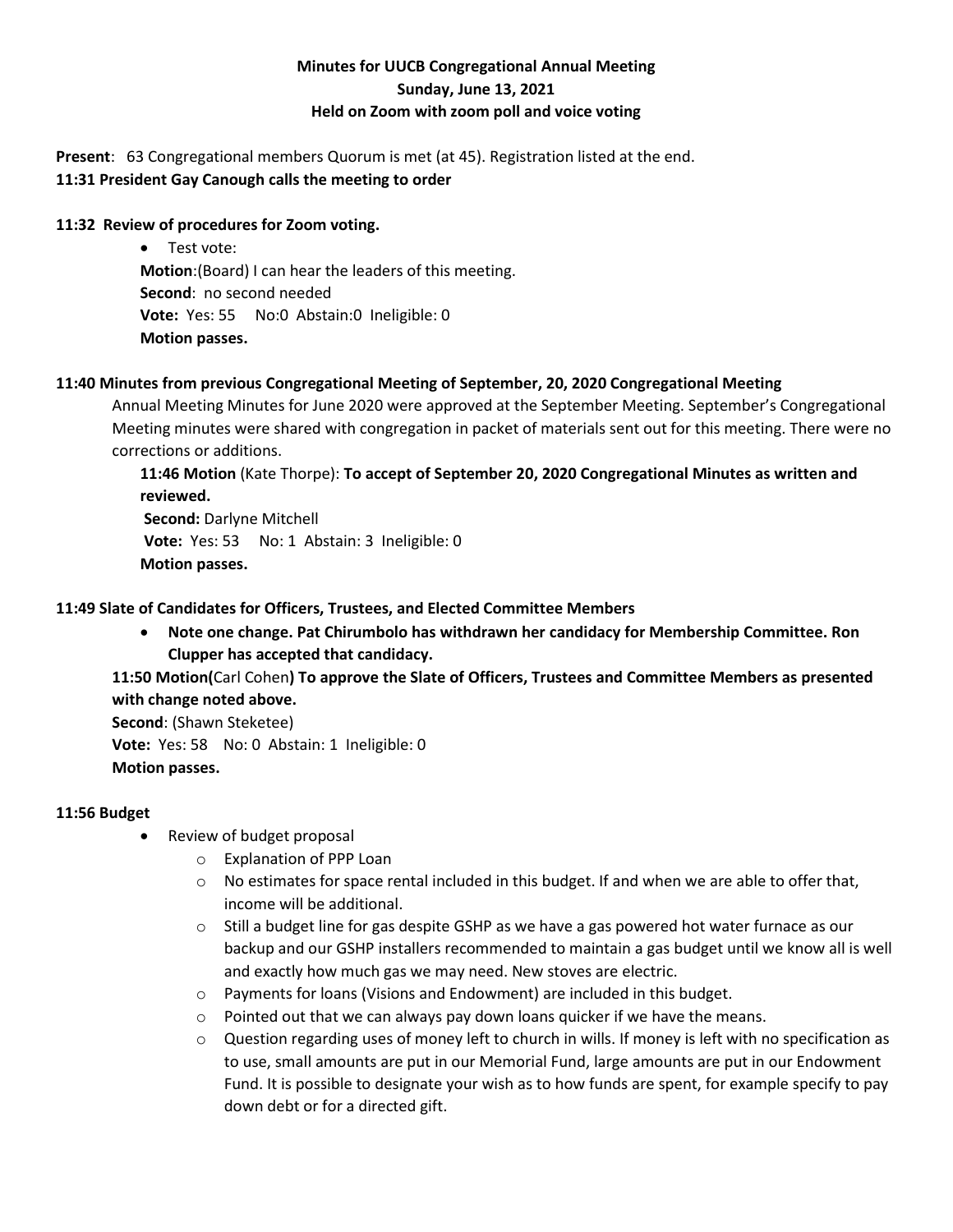#### **12:04 Motion: To approve UUCB 2021-2022 Budget as presented.**

 **Second**: no second needed  **Vote:** Yes: 58 No: 0 Abstain: 1 Ineligible: 0  **Motion passes.**

### **12:07 Endowment Loan**

- Our Endowment Committee has elected to loan UUCB \$100,000 to be repaid with 5% interest, but interest only payments for the first 5 years. This was originally intended as part of a bridge loan to fill the lag should Capital Campaign funds be too slow in coming in to pay construction bills as they came due. However, it was not needed for that purpose thanks to so many prompt payments.
- Our current parking lot is insufficient for our needs especially when it comes to handicapped and mobility challenged congregants.
- Plans drafted by Madeline Cotts for Front Parking shared. Pointing out 2 handicapped spaces right in front of the doors and 7 mobile challenged spots across the drive.
- The best bid we received was \$68,000 for the front parking alone
- We are seeking a small zoning variance and waiting for this. Note that cost could rise somewhat over time.
- Proposing to use \$80,000 of the Endowment Loan for this parking lot project. It will add to our long term loan and may impact our future giving with a 2% increase
- Discussion:
	- o What is balance of Endowment Fund ?– about \$260,000 before the loan
	- $\circ$  Is front signage included in the proposal?- no, only signage for parking spaces. In addition, will need city approval for any signage changes. Will likely be a directed giving drive for this in the future.
	- $\circ$  Is it likely that we will have additional costs to repair rear parking lot? Yes, but we are not addressing that today.

**12:18 Resolution**: **Authorize and approve the Board of Directors of the Congregation to engage a professional contractor to make improvements to the front parking lot and lawn of the the Church premises located at 183 Riverside Drive, Binghamton, NY 13905 with a project budget and TOTAL long term debt not to exceed Four-Hundred and Thirty Thousand dollars (\$430,000).**

**Second**: no second needed **Vote:** Yes: 57 No: 1 Abstain: 1 Ineligible: 0 **Motion passes.**

**12:21 Point of Privilege:** Douglas Taylor (Minister) thanks Gay Canough for her leadership through this process, Madeline Cotts for multiple services offered throughout the renovation process and Pat Kissick, Gay Canough and Kate Thorpe for their service on the Board from which they are retiring.

## **12:25 Carl Cohen moves to Adjourn meeting. Lois Einhorn seconds. Passes unanimously. 12:25 Adjourn.**

Respectfully submitted by Kate Thorpe, Board Clerk.